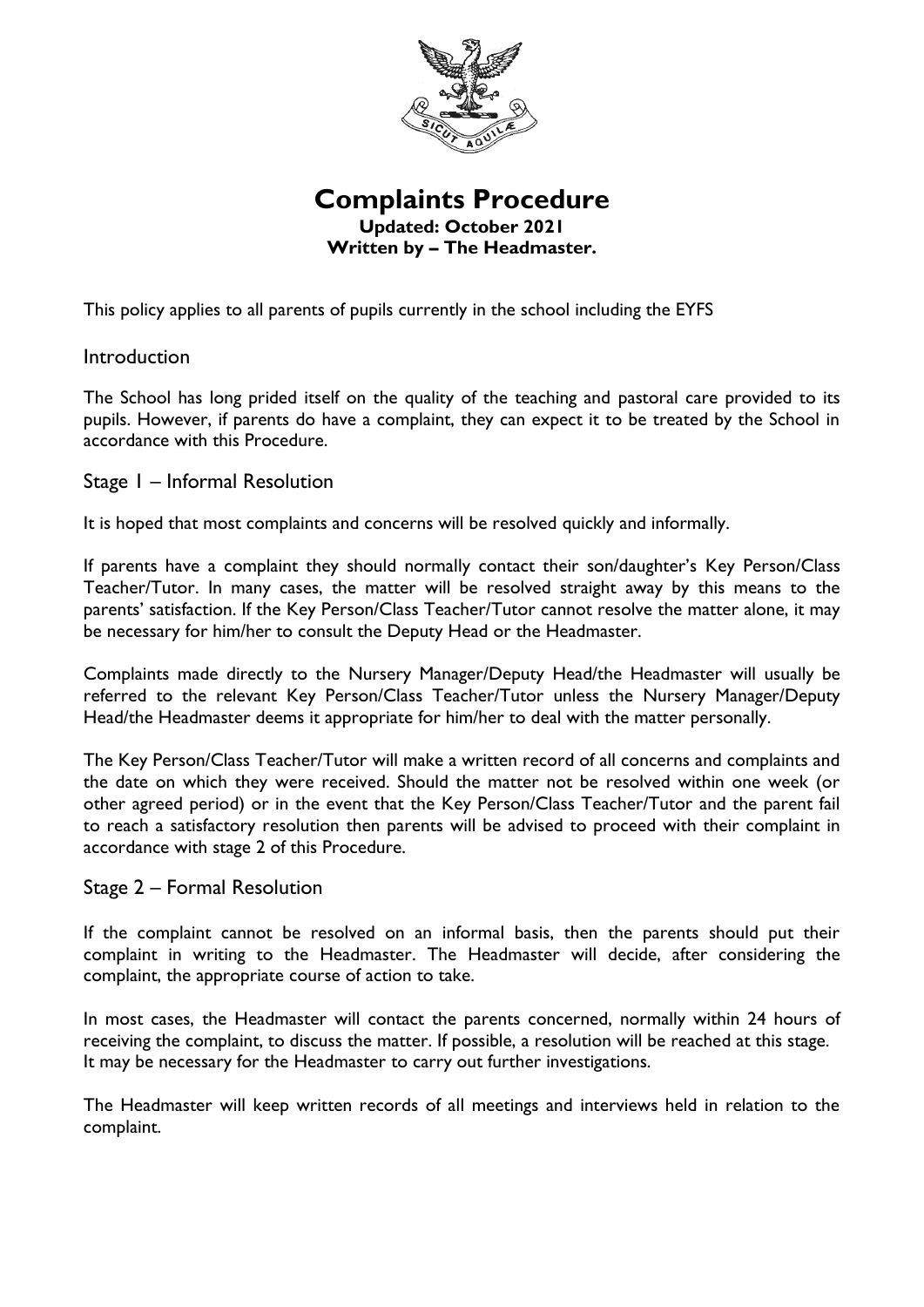Once the Headmaster is satisfied that, so far as is practicable, all of the relevant facts have been established, a decision will be made and parents will be informed of this decision in writing. The Headmaster will also give reasons for his decision.

If parents are still not satisfied with the decision, they should proceed to Stage 3 of this Procedure.

#### Stage 3 – Panel Hearing

If parents seek to invoke Stage 3 (following a failure to reach a resolution), they will be referred to the Chair of Governors who is appointed by the Governors to call hearings of the Complaints Panel.

The matter will then be referred to the Complaints Panel for consideration. The Panel will consist of at least three persons not directly involved in the matters detailed in the complaint, one of whom shall be independent of the management and running of the school. Each of the Panel members shall be appointed by the Chair of Governors on behalf of the Panel, will then acknowledge the complaint and schedule a hearing to take place as soon as practicable and normally within fourteen days.

If the Panel deems it necessary, it may require that further particulars of the complaint or any related matter be supplied in advance of the hearing. Copies of such particulars shall be supplied to all parties not later than three days prior to the hearing.

The parents may be accompanied to the hearing by one other person. This may be a relative, teacher or friend. Legal representation will not normally be appropriate.

If possible, the Panel will resolve the parents' complaint immediately without the need for further investigation.

Where further investigation is required, the Panel will decide how it should be carried out. After due consideration of all facts they consider relevant, the Panel will reach a decision and may make recommendations, which it shall complete within three days of the Hearing. The Panel will write to the parents informing them of its decision and the reasons for it. The decision of the Panel will be final. The Panel's findings and, if any, recommendations will be sent in writing to the parents, the Headmaster, the Governors and, where relevant, to the person about whom the complaint was made.

#### **Record keeping**

Parents can be assured that all concerns and complaints will be treated seriously and confidentially. Correspondence, statements and records will be kept confidential except in so far as is required of the school by paragraph 6(2)(j) of the Education (Independent Schools Standards) Regulations 2003; where disclosure is required in the course of the school's inspection; or where any other legal obligation prevails.

A written record will be kept of all complaints and whether they were resolved at the formal stage or proceeded to a panel hearing.

It is good practice to keep written action points from official and unofficial complaints. These will enable the school to improve wherever possible when things do not go as well as they should.